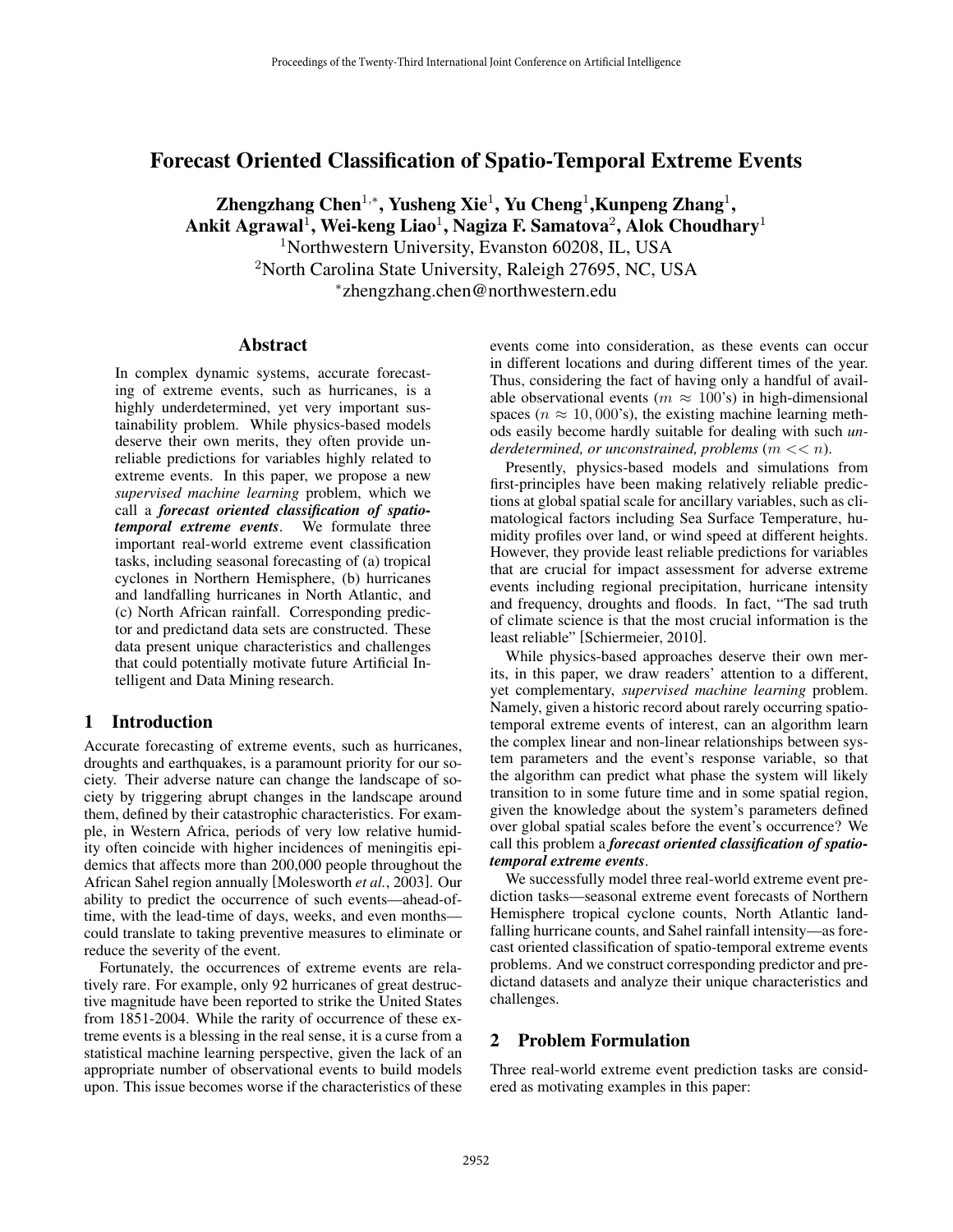- 1. *Seasonal tropical cyclone prediction*: The first task is to forecast the seasonal tropical cyclone (TC) count in some spatial regions including North Atlantic, North Pacific, and Northern Indian. TC includes hurricanes, tropical storms, typhoons, and cyclones.
- 2. *Seasonal hurricane prediction*: The second task is to forecast the seasonal hurricane count, with emphasis on landfall hurricanes. Hurricanes consists of the landfall hurricanes and the offshore hurricanes. Hurricanes lead to major natural disasters in the regions of landfall.
- 3. *North Africa rainfall prediction*: The third task is to forecast the seasonal rainfall in North Africa, especially, in the Sahel area, which is highly related to meningitis epidemics that affects more than 200,000 people throughout the African Sahel region annually.

We model each of these extreme event forecasting tasks as a forecast oriented, multi-class classification problem.

Formally, assume that the *multi-phase* system during the extreme event  $e = (C, T_f, L_e)$  can be characterized by one of its phases,  $C \in \{C_1, C_2, \ldots, C_s\}$  at some future time period  $T_f$  and in some event's spatial location region  $L_e$ . Can the algorithm  $A$  predict  $C$  given the spatio-temporal multivariate feature set F over space  $L \supseteq L_e$  and time  $T = (T_f - \Delta T, T_f)$ ? Note that the temporal resolution,  $\Delta T$ , is domain-specific (e.g., 1–5 months for hurricanes). For the sake of simplicity, we assume that the number s of distinct system's phases/states is finite. For example, the seasonal hurricane activity can be broadly categorized as "above normal" (say, more than six hurricanes in a season), "normal," or "below normal" (say, less than four hurricanes in a season) during hurricane season  $T_f$  = {July-November} in region  $L_e = \{$  North America $\}$  [Chu *et al.*, 2007]. We call this problem a *forecast-oriented classification of spatio-temporal extreme events* or FORECAST for short.

The intent of our problem is not to predict an actual numerical magnitude of the response, instead to seek proper classification into unambiguous groupings that provide enough information to make proper decisions, as many regression models are ultimately being translated into such coarser scales [Chu *et al.*, 2007] for impact assessment. Thus, in this paper, all observed extreme event count series are classified into three classes with a distribution of 40% as "normal" and 30% each as "below normal" and "above normal."

The FORECAST problem is different from traditional classification machine learning problem, since FORECAST aims to forecast the *future* phase of the system given its characteristics *prior* to the time-frame of interest unlike existing classification problem that predicts what phase the system *currently* belongs to, given its *current* characteristics.

## 3 Data Construction and Challenges

## 3.1 Data

We construct seasonal tropical cyclone (TC) count series from 1950 to 2011 of three main regions of Northern Hemisphere: North Atlantic, North Pacific, and Northern Indian. These series are obtained from Atlantic hurricane database (HURDAT) at the National Climatic Data Center, Central Weather Bureau [Chu *et al.*, 2007], and JTWC Northern Indian Ocean best track data. These datasets include hurricanes, tropical storms, typhoons, and cyclones that occurred from July through November in the North Atlantic basin, North Pacific basin, and Bengal and Arabian Sea basins. The landfall hurricanes that strike land are distinguished by using the "Hit" feature of the HURDAT. Likewise, hurricanes that made landfall in Mexico are also considered as landfall hurricanes in our analysis. Sahel rainfall indices from 1951–2004 are obtained by averaging seasonal (July through September) mean Precipitation data over (10-20◦N, 20W– 20◦E). And monthly Precipitation data is obtained from the Climate Research Unit at a  $0.5° \times 0.5°$  latitude and longitude resolution for the 1951–2004 period.

The global monthly mean sea level pressure (SLP), precipitable water (PW), sea surface temperature (SST), tropospheric vertical wind shear (VWS), relative humidity (RH) and wind speed (WSPD) data from preceding January through June are used as predictors to forecast the North Atlantic, North Pacific, and Northern Indian TC and Sahel rainfall classes. SLP, PW, RH, and WSPD are NCEP/NCAR reanalysis datasets. They are available at a  $2.5° \times 2.5°$  latitude and longitude resolution. SST is from the NOAA Climate Diagnostic Center in Boulder, Colorado, at a resolution of  $2^\circ \times 2^\circ$  latitude and longitude. VWS is calculated by computing the square root of the sum of the square of the difference in zonal wind component between 850 and 200 hPa levels and the square of the difference in meridional wind component between 850 and 200 hPa levels from NCEP/NCAR reanalysis data. The six variables combined could contribute a total of 411,480 features. All datasets are available at CUCIS Center<sup>1</sup> of Northwestern University.

#### 3.2 Mathematical Abstraction

In traditional supervised classification, a model is learned from a matrix representation of the original data with  $m$  rows corresponding to a set  $E$  of observations, or events, and  $n$ columns corresponding to a set  $F$  of features that characterize each event. In addition, a column vector associates each event with its class from a finite set  $C$  of available classes. Once learned, the model predicts what class the target event defined over the same features F belongs to.

Both the forecasting nature of our problem and the multivariate spatio-temporal nature of the data necessitate a *mathematical abstraction* that could transform this data into a mathematical form suitable for a machine learning task, in general, and *forecast oriented classification*, in particular.

Formally, let V be a set of variables (such as SST, SLP, and VWS) that characterize the system over spatial locations L, defined over spatial (latitude, longitude, altitude) grid points, and over time period  $T$  (e.g., 1950-2011). And suppose that each extreme event  $e$  can be classified based on some eventspecific classification taxonomy,  $C$ . In the context of the target extreme events, such as hurricanes or droughts, let us also assume that  $T = T_1 \bigcup T_2 \bigcup ... \bigcup T_m$ , where  $T_i \bigcap T_j = \emptyset$ and  $i \neq j$ , is divided into m *coarse-grain* time intervals (e.g. m calendar years) during which an extreme event  $e$  can oc-

<sup>1</sup> http://cucis.ece.northwestern.edu/projects/Expeditions/